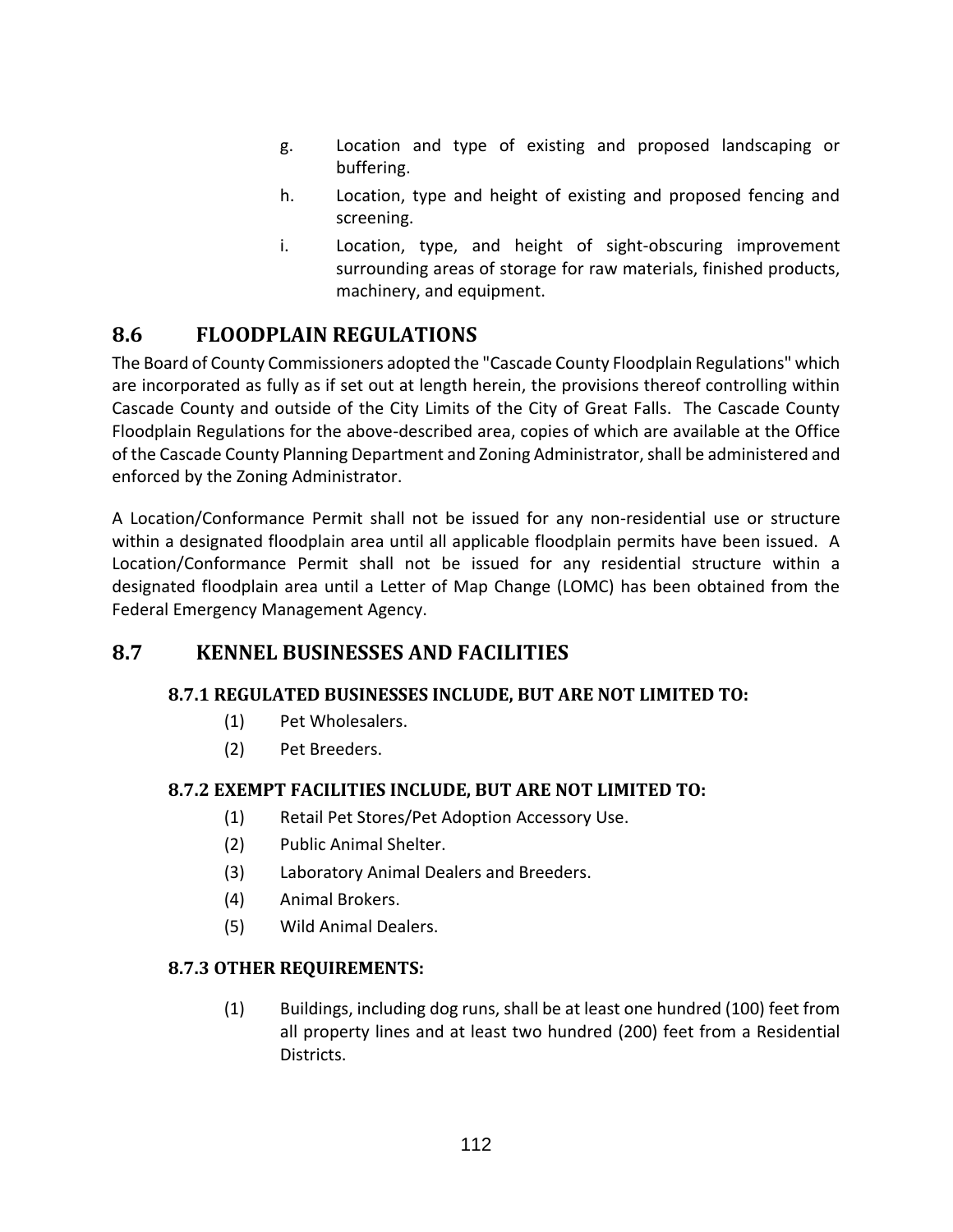an application involving a minor deviation shall not prohibit or affect the right of the Applicant to file an application for a variance.

# **9.5 VARIANCES**

## **9.5.1 APPLICATION AND REVIEW PROCEDURE FOR VARIANCES THAT DO NOT RELATE TO THE SUBDIVISION REGULATIONS**

- (1) **Submittal of application**. The Applicant shall submit a completed application to the County Planning Department along with the application/ appeal fee as established by the County Commission.
- (2) **Determination of completeness**. Within ten (10) working days of submittal, the Zoning Administrator shall determine if the application is complete. If the application is deemed incomplete, it shall be returned to the Applicant and the Applicant has six (6) months to resubmit the application or forfeit the application fee. The Administrator shall take no further steps to process the application until the deficiencies are remedied.
- (3) **Notice**. Consistent with Section 12 of these regulations, the Zoning Administrator shall provide for public notice, property owner notification, and agency notification, when applicable. If a variance is requested for Military Overlay District height regulations, a copy of the application will be sent to Malmstrom for review and comments. Any comments or recommended mitigations will be forwarded to the ZBOA to consider with their decision. If no comments are received within 15 working days, it will be determined Malmstrom's reviewing staff had no objections. A height variance may only be denied due to a concern expressed by the US Military that cannot be mitigated to the Military's satisfaction.
- (4) **Staff Report.** The Zoning Administrator shall prepare a written staff report as described in this article and mail it to each member of the Zoning Board of Adjustment (ZBOA), the Applicant, and the Applicant's agent, if any, no later than 3 days prior to the public hearing. He/she shall also provide a copy to interested people upon request.
- (5) **DNRC notification of application.** If the variance is related to the floodplain regulations, the floodplain administrator shall send a copy of the application to the Montana Department of Natural Resources and Conservation, Floodplain Management Section.
- (6) **Public hearing.** Allowing for proper notice, the ZBOA shall hold a public hearing to review the application.
- (7) **Decision.** Within thirty (30) days of the determination of completeness, the ZBOA shall approve the application, approve it with conditions, or deny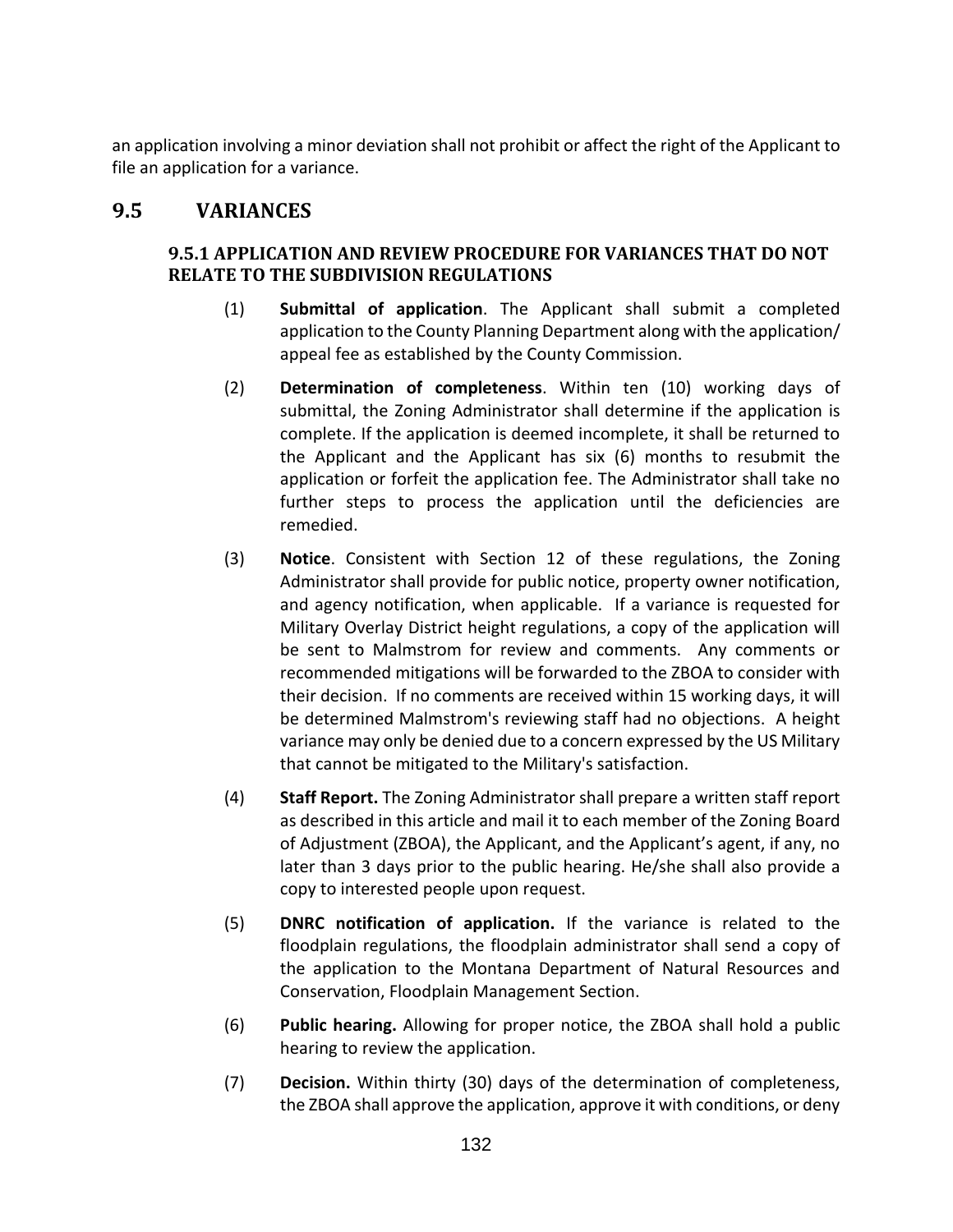it. Such decision shall be in writing and shall include the findings in support of its decision and if approved any conditions as may be imposed.

- (8) **DNRC notification of decision.** If the variance is related to the floodplain regulations, the floodplain administrator shall send a copy of the decision to the Montana Department of Natural Resources and Conservation, Floodplain Management Section.
- (9) **Applicant notification.** Within 5 days following the decision, the Zoning Administrator shall mail the Applicant the original (signed) copy of the decision and retain a copy for the public record.
- (10) **Additional procedural steps.** If the Board grants the variance, the Applicant shall then follow other review procedures as may be required.

### **9.5.2 BASIS OF DECISION FOR A DIMENSIONAL VARIANCE**

A dimensional variance shall only be granted when the evidence shows, and a finding can be made that each of the following conditions exists:

- (1) The variance is not contrary to the public interest.
- (2) A literal enforcement would result in unnecessary hardship, owing to conditions unique to the property.
- (3) The spirit of this Section would be observed, and substantial justice done by granting the variance.

## **9.5.3 ADDITIONAL FINDINGS NECESSARY FOR A FLOODPLAIN VARIANCE**

In addition to the general findings required above, the following findings shall apply to variances from floodplain requirements:

- (1) The proposed use will be flood-proofed.
- (2) A reasonable alternate location outside the floodplain is not available.
- (3) The granting of the variance will not cause increased flood hazards, present additional threats to public safety, create an extraordinary public expense, create a nuisance, or otherwise conflict with federal, State, or other local laws.

#### **9.5.4 VOTE NEEDED FOR ZONING BOARD OF ADJUSTMENT ACTION**

The concurring vote of three (3) members shall be necessary to approve a variance.

#### **9.5.5 LIMITATIONS ON ISSUING A VARIANCE**

The following actions shall not be allowed by a variance:

(1) Expansion of a nonconforming use;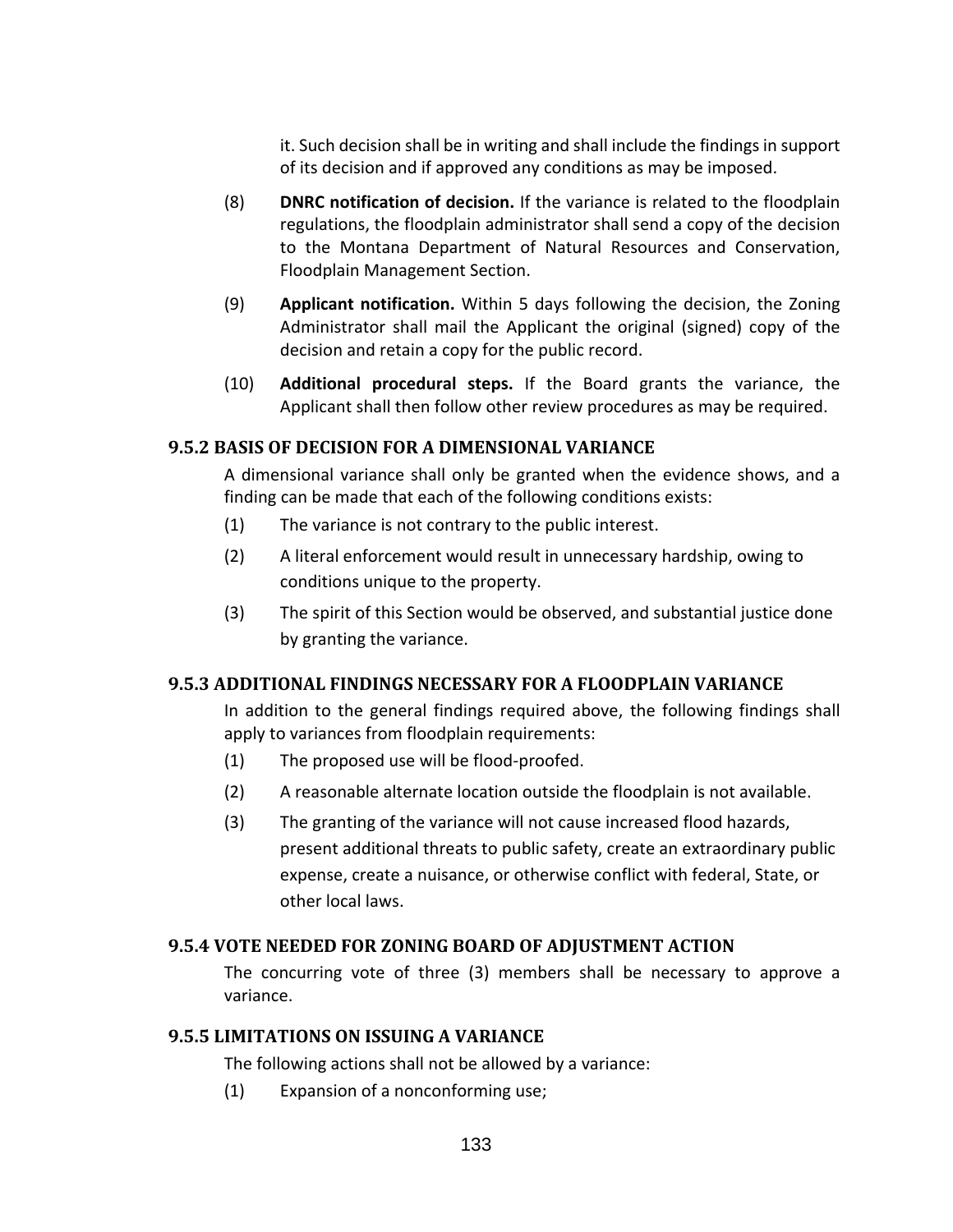- (2) Modification to lot or other requirements so as to increase the permitted density or intensity of use;
- (3) Any project within a floodway that increases flood velocities or elevations; and
- (4) Allow an amortized sign to continue.

#### **9.5.6 IMPOSITION OF CONDITIONS**

In approving a variance, the ZBOA may impose such conditions and restriction as may be necessary to grant approval.

## **9.5.7 AIRPORT HEIGHT VARIANCES**

If a variance to the height restrictions for parcels in the vicinity of the Great Falls International Airport is granted, the County may require the Applicant, at the Applicant's expense, to install, operate, and maintain the lights and markers necessary to warn pilots of the presence of an airport hazard.

### **9.5.8 NOTIFICATIONS REGARDING SPECIFIED VARIANCES**

If a variance is granted to allow construction of a structure below the 100-year floodplain elevation, the Floodplain Administrator shall notify the Applicant that flood insurance premium rates may be higher than normal and such construction increases risks to life and property.

#### **9.5.9 STAFF REPORT CONTENT**

At a minimum, the Staff Report shall contain the following information:

- (1) A summary of the comments received from the interdepartmental/agency review.
- (2) Findings for each of the decision criteria listed in this article.
- (3) A preliminary list of conditions if approval is recommended; and
- (4) A recommendation to approve the application, approve it with conditions, or deny the application.

#### **9.5.10 EFFECT OF APPROVAL**

An approved variance merely sets aside the rule or regulation from which relief is sought. All other rules and regulations not part of the variance decision must be followed.

#### **9.5.11 EXPIRATION OF APPROVAL**

The variance shall expire one year after the date of issuance unless substantial work has commenced under the permit and continues in good faith to completion.